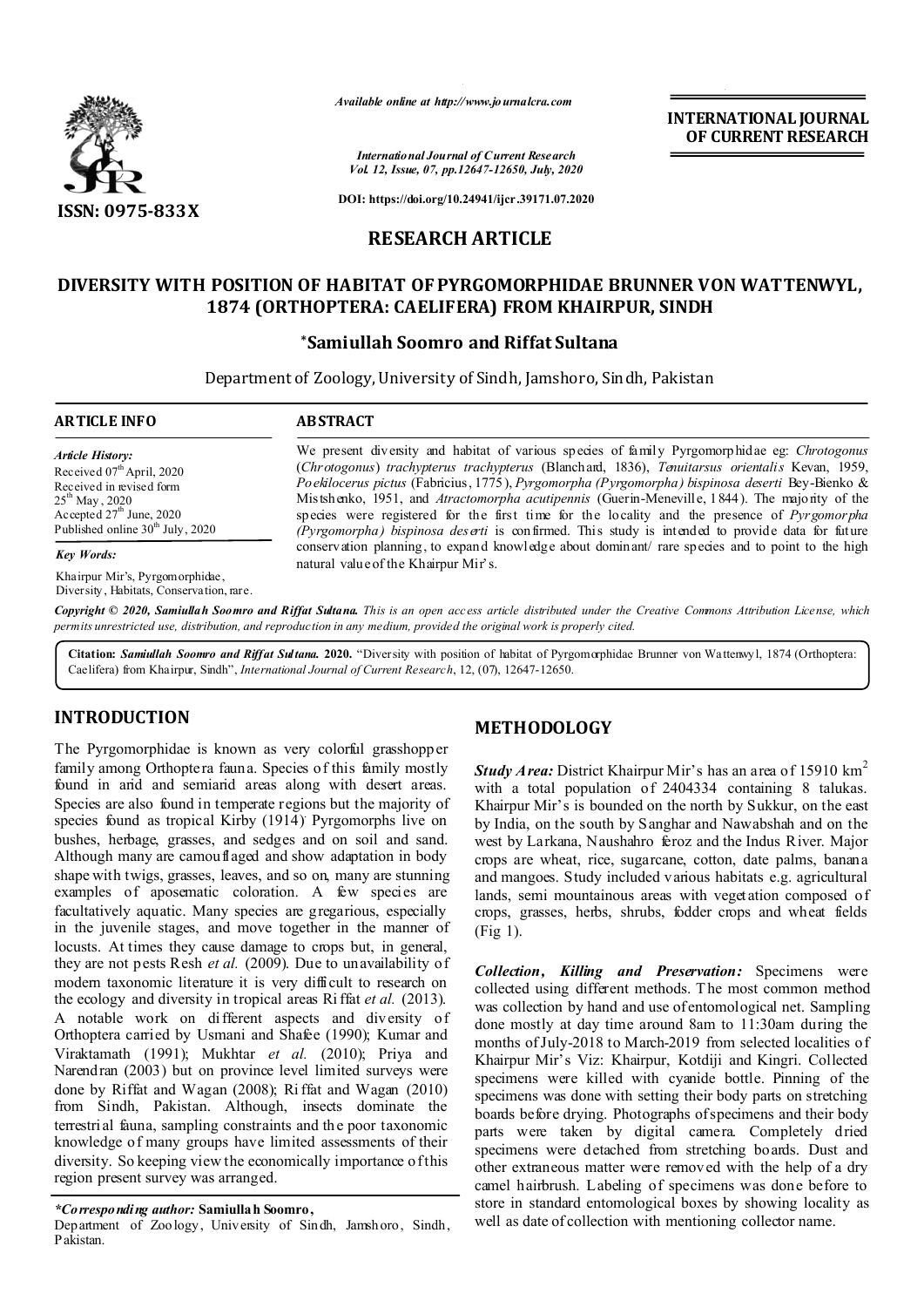

**Fig. 1 Showing the Map of Three Talukas of District Khairpur Mir's. A-Sindh Province, B-District Khairpur Mir's, C-Taluka Kingri, D-Taluka Khairpur, E-Taluka Kotdiji**

Naphthalene balls were placed in boxes to prevent the attack of ants, fungus and other insect.

*Identification, taxonomy and nomenclature:* The specimens were determined in accordance to widely accepted morphological diagnostic characters presented by Uvaro (1977); Ri ffat and Wagan (2015). In nomenclature and taxonomic order we follow the Orthoptera Species File (Version 5.0/5.0) http://www.orthoptera. org).

## **RESULTS AND DISCUSSION**

An extensive survey was carried out in various habitats e.g. agricultural lands, semi mountainous areas with vegetation composed of crops, grasses, herbs, shrubs, fodder crops and wheat fields. According to survey from different talukas of Khairpur Mir's, majority of g rasshoppers was presented in the field and large numbers were captured. Material was sorted out into 4 tribes including 3 species and 2 sub subspecies i-e Chrotogonini Bolívar, 1904: *Chrotogonus* (*Chrotogonus*) *trachypterus trachypterus* (Blanchard, 1836), *Tenuitarsus orientalis* Kevan, 1959, Poekilocerini Burmeister, 1840: *Poekilocerus pictus* (Fabricius, 1775), Pyrgomorphini Brunner von Wattenwyl, 1874: *Pyrgomorpha (Pyrgomorpha) bispinosa deserti* Bey-Bienko & Mistshenko, 1951, and Atractomorphini Bolivar, 1905: *Atractomorpha acutipennis* (Guerin-Meneville, 1844). It was noticed that Tribes Pyrgomorphini and Poekilocerini were dominant in grasslands opposing to this, Chrotogonini was overriding in harvested wheat, germinating crops and sandy areas.

## **Family Pyrgomorphidae Brunner, 1874**

## **Tribe Chrotogonini Bolívar, 1904**

**Genus** *Chrotogonus* Serville, 1838

**Subspecies** *Chrotogonus* (*Chrotogonus*) *trachypterus trachypterus* (Blanchard, 1836)

**Distribution:** Worldwide: Afghanistan, Iran, Nepal, Bangladesh and Pakistan**.** Local: Sindh, Baluchistan, Punjab, KPK, Gilgit Baltistan.

**Host plants:** Cotton, wheat, maize, paddy plants.

Main Life form: Terri-descrticole.

**Habitat:** Plains and Agricultural fields.

**Remarks:** *C. trachypterus trachypterus* or surface grasshoppers noticed as pest of barley, maize, jowar, bajra and pearl millet etc. Mostly specimens collected in April to August. This species showed great variation in color pattem, they occur in brown or reddish, brown sternum yellowish, occasionally white band with black spots. Body color resembles with the soil and can be commonly spotted in ploughed field and roadsides grasses. Earlier, Mahmood and Yousuf (2000) reported this from Azad Jammu and Kashmir while, Kumar et al. (2014) collected from India. Beside this, Riffat *et al.* (2013) also collected this from Tharparkar. Mollashahi (2017) described this as pest of v egetables, alfalfa, early growth stages of Gramineae and many crops.

**Genus** *Tenuitarsus* Bolivar, 1904

**Species** *Tenuitarsus orientalis* Kevan, 1959

**Distribution:** Worldwide: India and Pakistan**.** Local: Punjab, Baluchistan, KPK and Sindh.

**Host plants:** Rice, fodder crops.

**Main Life form:** Terri-arenicole.

**Habitat:** cultivated fields of rice and other fodder crops

**Remarks:** This species occur in sandy areas and maximum numbers were captured from dry land, its body is light yellowish in color and it was observed that specimens of this species collected from locality Umerkot were slight smaller than specimens collected from Mithi locality of Thar Desert. Beside this, its wings were light bluish from base and white from centre. Earlier, Kumar *et al.* (2014) collected this species from India while, Riffat *et al.* (2013) reported this species from Umerkot and Sanghar districts of Thar Desert. Khan *et al.*  (2018) reported this species from North Eastern States of India. During present survey we have observed it fair number rice crop without any harm.

## **Tribe Poekilocerini Burmeister, 1840**

**Genus** *Poekilocerus* Serville, 1831

**Subspecies** *Poekilocerus pictus* (Fabricius, 1775)

**Distribution:** Worldwide: Afghanistan, India, Bangladesh, Nepal, Pakistan, Maldives Islands, Sri-lanka, Bhutan. Local: Sindh, Baluchistan, Punjab, KPK.

**Host plants:** *Calotropis procera* (akk), cotton seedlings, melon, chilli, mango orchards, rice, betel creepers, forest trees and trees of jasmine.

**Main Life form:** Arboricole (arbusticole).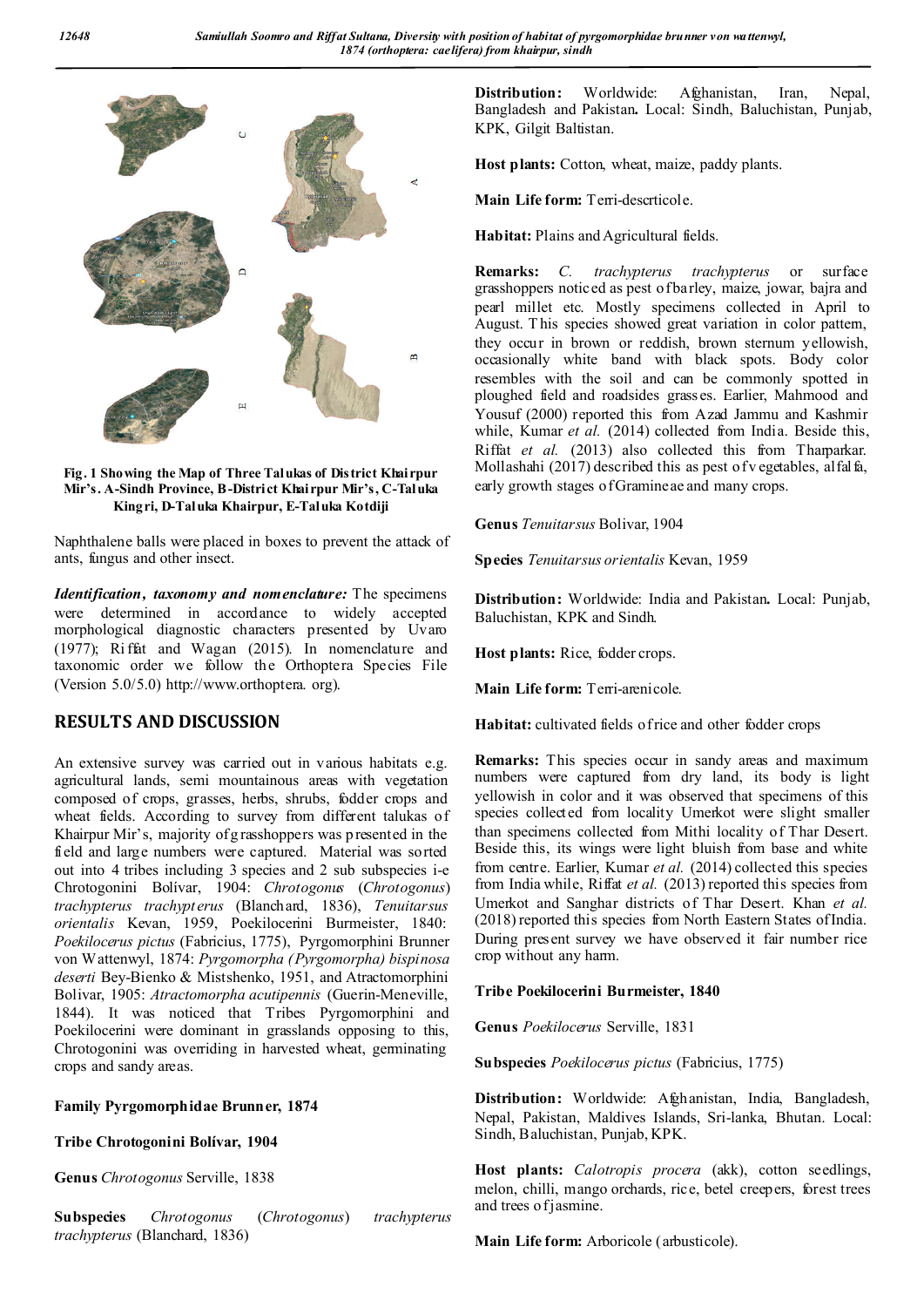**Habitat:** Agriculture fields, forest and other planted Areas especially present on dense akk plant.

**Remarks:** This is a major pest of *Calotropis procera* commonly known as akk plant. It is not only occurring in Pakistan but also in India and Afghanistan. During present survey it was noticed th at this species gives preferences to akk plants found in sandy areas along with semi-arid regions. This is the largest and most brightly colored species hence regard as a 'mount road grasshoppers or akk grasshopper". Earlier, Mahmood and Yousu f (2000) reported this species from Azad Jammu and Kashmir near streams and roadsides in *Calotropis procera* plant. Yunus *et al.* (1980) recorded it from cotton in parts of Sukkur and D.G. Khan in Pakistan. Riffat *et al.* (2013) collected this species from Tharparkar. Riffat e*t al.* (2017) also carried work on the reproductive activities of this pest.

#### **Tribe Pyrgomorphini Brunner von Wattenwyl, 1874**

**Genus** *Pyrgomorpha* Serville, 1838

**Sub-Species** *Pyrgomorpha (Pyrgomorpha) bispinosa deserti* Bey-Bienko & Mistshenko, 1951

Distribution: Worldwide: West Africa, Mongolia, Transcaucasia, Bangladesh, India and Pakistan Local: Sindh (Khairpur Mir's).

**Host plants:** Long grasses and semi rocky soil.

**Main Life form:** Herbicole.

**Habitat:** This species has habitat where lack of vegetation like Rocky areas and grass especially near the path ways.

**Remarks:** This is diurnally grasshopper widely distributed in arid areas. During present survey its maximum numbers were collected from almost all localities. It feeds on grasses, cowpea and seedlings of b ajra. It was also noticed that this subspecies has two generations/ year. Copulation is riding type. The number of nymphal instars varies from 5-7, in males 6-7 in female. Earlier, Mahmood and Yousuf (2000) reported this from Azad Jammu and Kashmir. Riffat *et al.* (2013) reported this subspecies from Umerkot. Kokanova (2018) reported this species from Urban Landscapes of T urkmenistan. Specimens of this species collected from barren soil and bushes present in rocky areas o fT aluka Kotdiji near Nara desert.

#### **Tribe Atractomorphini Bolivar, 1905**

**Genus** *Atractomorpha* Saussure, 1862

**Species** *Atractomorpha acutipennis* (Guerin-Meneville, 1844)

Distribution: Worldwide: Nigeria, Cameroons, Spanish Guinea, Congo, Sudan, Kenya, Tanzania, S. Africa, India and Pakistan.

**Local:** Punjab, Baluchistan, KPK and Sindh (Khairpur Mir's).

**Host plants:** Rice, defoliate the leaves.

**Main Life form:** Terri-herbicole.

**Habitat:** Found in riverine vegetation, rice fields, forest, weeds and farms along with this also found in sandy and bare soils.

**Remarks:** This subspecies was established by Bolivar (1905) from India and placed it in Washington, when its holotype was lost its neotype has been designated by Banerjee and Kevan (1960). They have collected this neotype from Karachi, Pakistan. It is interesting to note that earlier workers described its female but presently, we have reported both sexes of Thar Desert in significant large numbers. Earlier, Wagan and Ri ffat (2015) collected its few numbers from Thar. Recently by Hodjat (2018) mentioned that this species found in Africa and Southern Asia. During present survey it w as observed that this is commonly found species everywhere shows contrasting pink wings. It was noted that this species is not cause signi ficant losses to crops. It pest status should be considered minor.





## **Conclusion**

The majority of the species were recorded for the first time from Khairpur Mir's which is due to the lack of taxonomic research in this area in the past. The most frequent and abundant species present *Chrotogonus* (*Chrotogonus*) *trachypterus trachypterus* on more that 50% of localities and with more than 30 specimens recorded per locality were *Poekilocerus pictus.* Among the observed species, require additional attention and more frequent surveys in other untouched areas.

#### **Acknowledgement**

Authors are highly grateful to Higher Education Commission Islamabad-Pakistan for financially support to (Project No. 6737 SINDH/ NRPU/ R&D/ HEC).

#### **REFERENCES**

- Banerjee, SK., Kevan, DKMcE. 1960. A preliminary revision of the genus *Atractomorpha Saussure*, 1862 (Orthoptera : Acridoidea : Pyrgomorphidae). Treubia, 25: 165-189.
- Kirby, WF. 1914.The fauna ofBritish India, including *Ceylon* and *Burma.* Nature, 51:605-605.
- Bolivar, I. 1905. Notes sobre los Pyrgomo fidos (Pyrgomorphidae) ix. Subfamily, Tagastinae, x Subfamily Atractomorphinae, Subfamily Orthacridinae. Bol. Soc. Espan. Hist. Nat., 5: 105-115,196-217, 278-289.